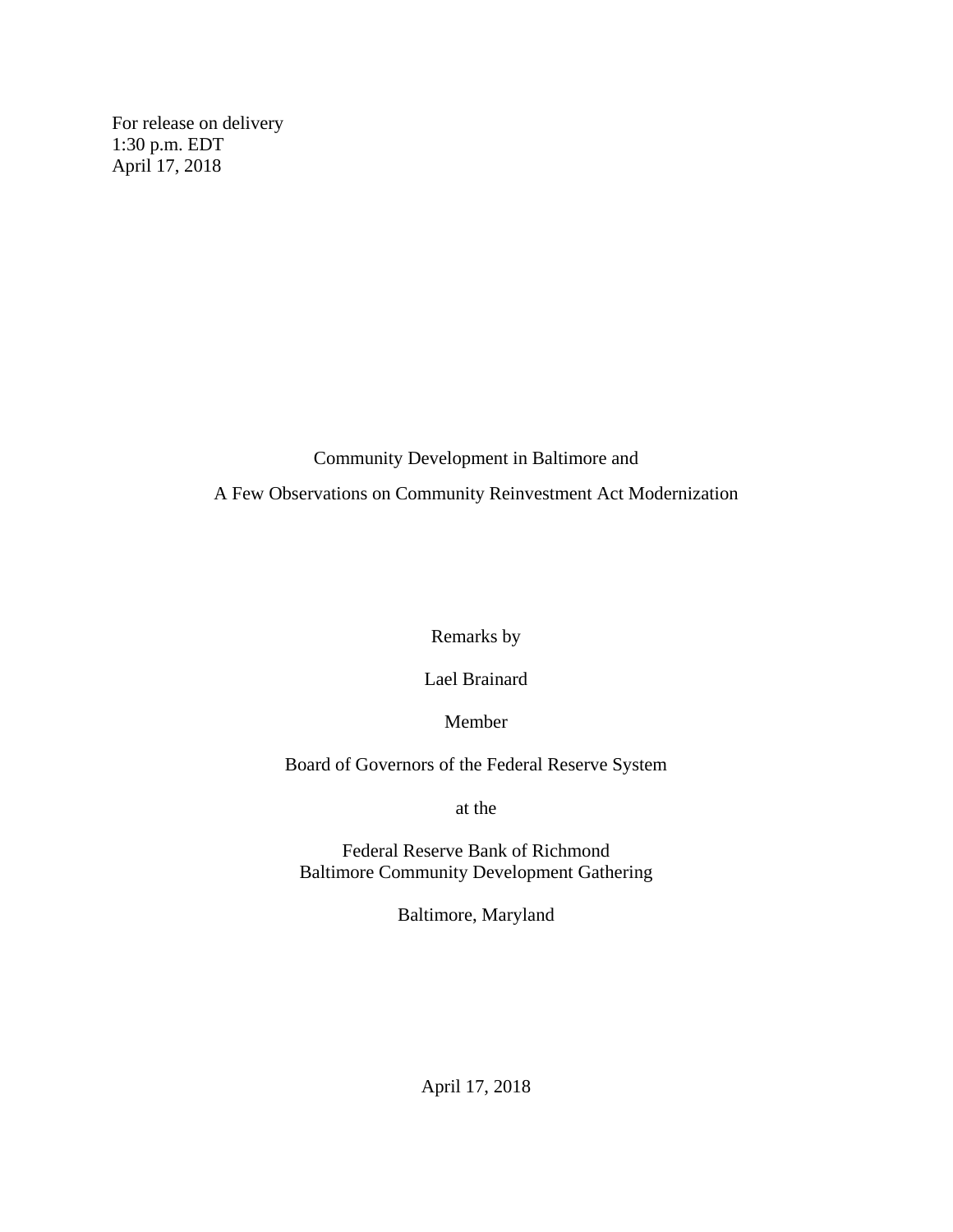Good afternoon everyone. I want to take a moment to thank you for giving us such great insights into all the important work that is taking place here in the neighborhoods of Baltimore. [1](#page-1-0) Every few months, I try to get out to some of the areas of the country where our Reserve Banks are engaged with community members, community development institutions, businesses, banks, and schools in efforts to create more vibrant communities. I last had the pleasure of visiting Baltimore with community development staff from the Richmond Federal Reserve Bank in 2015. Each visit teaches me so much more about the complexity of the challenges you face, the creativity of the solutions you devise, and ultimately the determination you all demonstrate to lift up the lives of all community members in this city. Collectively, as community development professionals, concerned residents, and community partners, I can see the considerable progress you are making in the neighborhoods of Baltimore, although of course there is still plenty of work to be done.

We, at the Federal Reserve Board and the Federal Reserve Bank of Richmond, recognize the unique challenges Baltimore faces, and we are committed to remaining focused on this city and to partnering where that can be helpful. Baltimore and its residents deserve a more prosperous and equitable future. I am pleased that the Federal Reserve's Community Development team has been supporting your work and helping to convene collaborative endeavors, such as the Symposium on Workforce Transportation that occurred in February, and cross-state learning exchanges that connect community development leaders from Maryland and the Carolinas.

 $\overline{\phantom{a}}$ 

<span id="page-1-0"></span><sup>&</sup>lt;sup>1</sup> I am grateful to Amanda Roberts and Theresa Stark of the Federal Reserve Board for their assistance in preparing this text. The remarks represent my own views, which do not necessarily represent those of the Federal Reserve Board.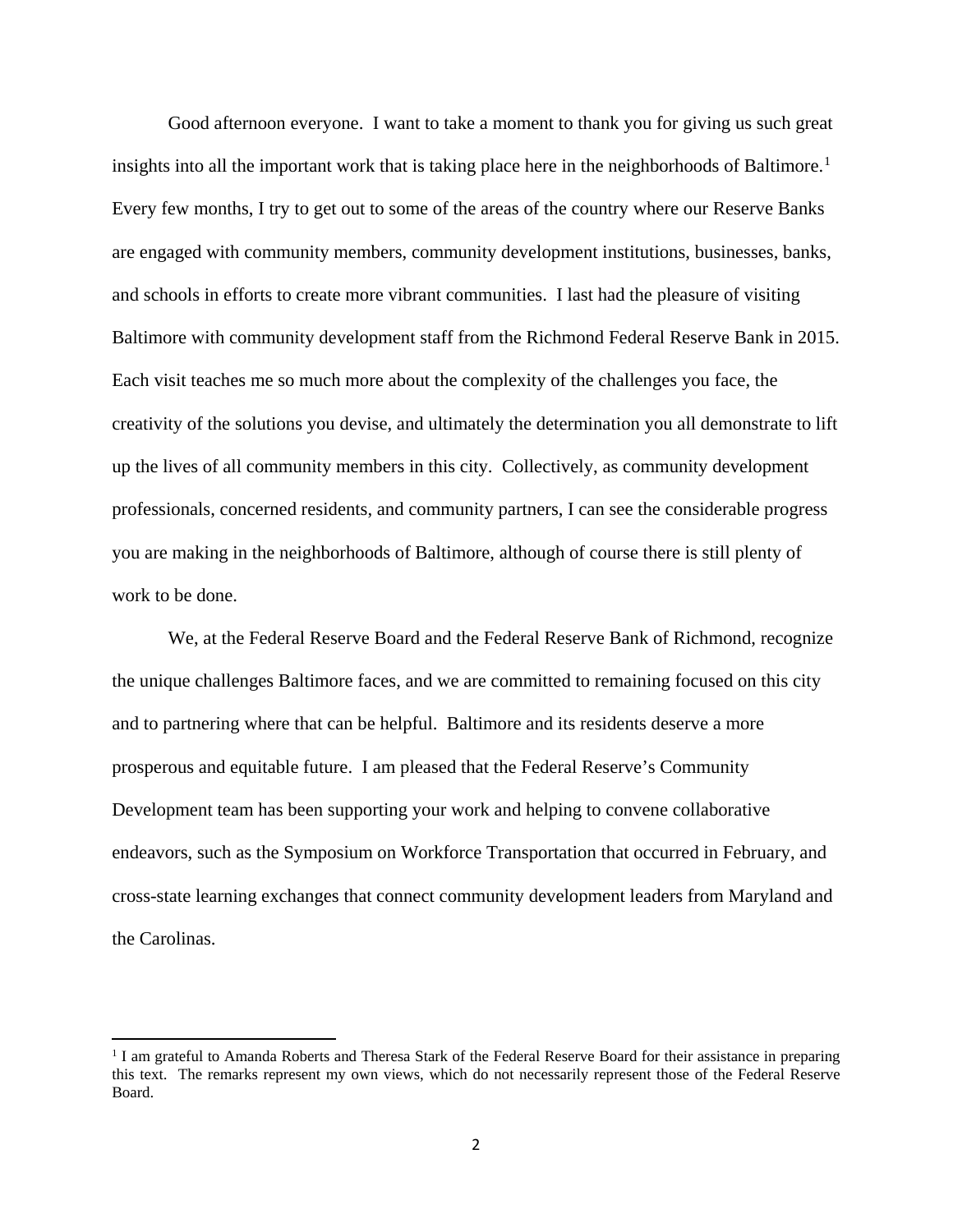Perhaps the work that best exemplifies our commitment to understanding the complex dynamics of this city is the Federal Reserve Bank of Richmond's Persistent Poverty Study. The goal of this research initiative is to further understand the barriers and incentives that individuals living in persistent poverty face in making economic decisions. This multiyear qualitative research project will interview households in the Baltimore metro area to better understand how individuals have been able to overcome intergenerational poverty. I will be very interested in what we will all learn from this work.

I would also like to highlight that the Reinventing our Communities conference will be held here in Baltimore from October 1st through 3rd. This is an excellent conference that draws on resources from across the Federal Reserve System, along with Johns Hopkins University, to highlight effective models and emerging strategies for investing capital to foster economic growth by enabling every individual to contribute to and derive benefit from the economy.

The Federal Reserve System has a valuable perspective because we are in communities all across this nation and because as a supervisor we engage with banks as they seek to fulfill their affirmative obligations to meet the credit needs of their communities. I have seen the value of the Community Reinvestment Act (CRA) as a vital tool to address the credit needs of lowand moderate-income communities, and I believe the time is ripe for a refresh to make it even more relevant to today's challenges. As you may know, the Treasury Department recently completed an extensive outreach effort related to modernizing the CRA regulations. We look forward to working with the Office of the Comptroller of the Currency, and the Federal Deposit Insurance Corporation, with which we have traditionally issued joint rulemakings on CRA.

The Federal Reserve is deeply committed to the Community Reinvestment Act's goal of encouraging banks to meet their affirmative obligation to serve their entire community, and in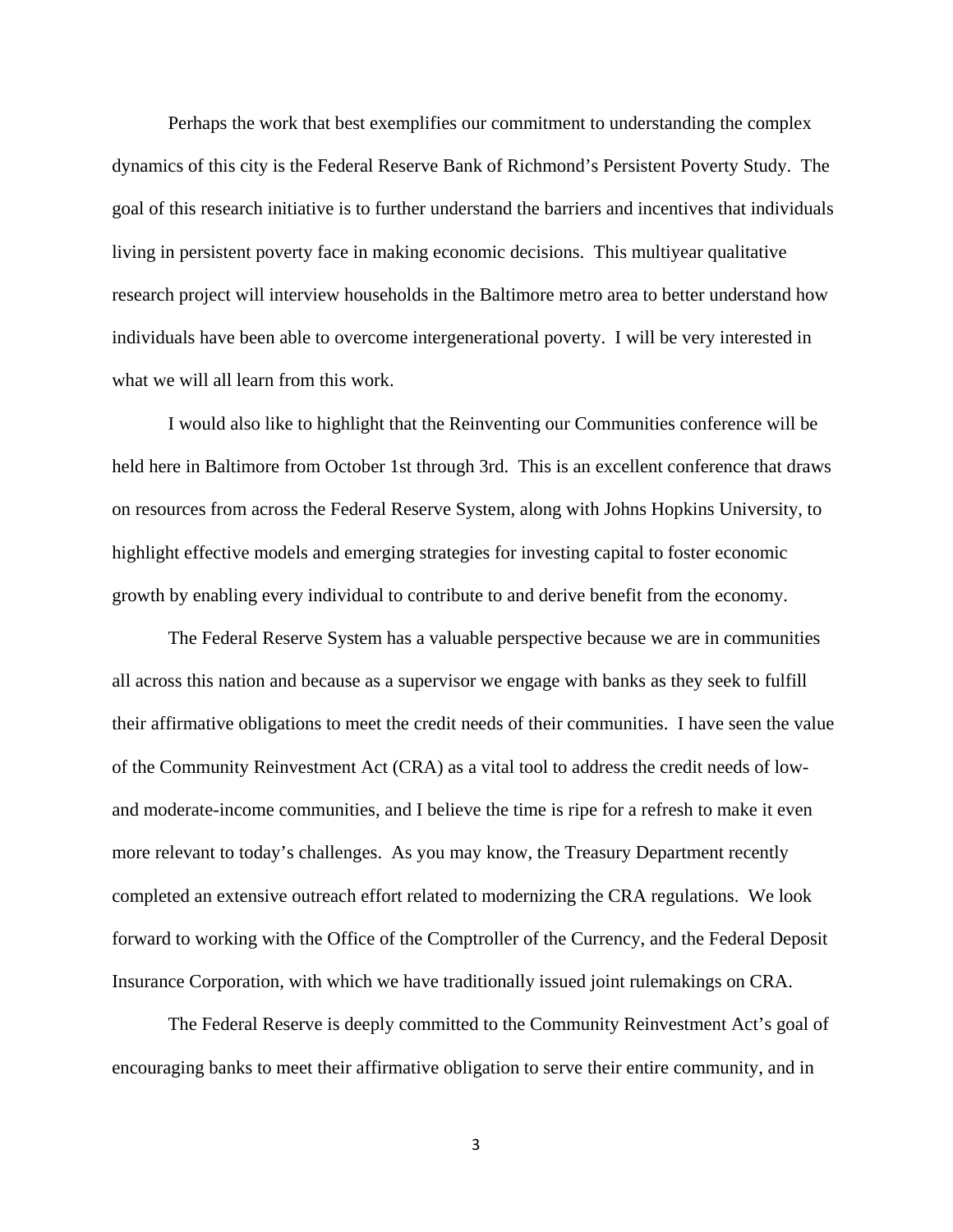particular the credit needs of low- and moderate-income communities. As we have seen all over the country, when banks are inclusive in their lending, it helps low- and moderate-income communities to thrive by providing opportunities for community members to buy and improve their homes and to start and expand small businesses. We employ an extraordinary group of CRA examiners and community development professionals to make sure that we do our part to help banks meet this obligation, as the statute directs. We are very proud of the role we play in educating banks on the CRA's provisions, introducing them to potential partners in the community, and keeping them informed of best practices in the field. In fact, one of CRA's important achievements has been to help foster the growth of the community development field by building stronger relationships between financial institutions and community and economic development professionals. This development has expanded the number and range of opportunities for banks to lend and invest in safe and sound ways, benefiting both banks and their communities.

The current CRA regulations date back to 1995. In the two decades since, there have been substantial changes in the ways that banks serve their customers and in the challenges faced by low- and moderate-income communities. The time is ripe to modernize the CRA regulations to make them more effective in making credit available in low- and moderate-income areas at a time when technological and structural changes in the banking industry allow banks to serve customers outside of the areas with branches that have traditionally defined a bank's community. As we update the rules, it should be possible to achieve better outcomes--both providing banks with the greater clarity and predictability they seek while also facilitating better provision of credit, investments, and banking services in low- and moderate-income areas. There are several outcomes that we will work toward in the interagency rule-writing effort.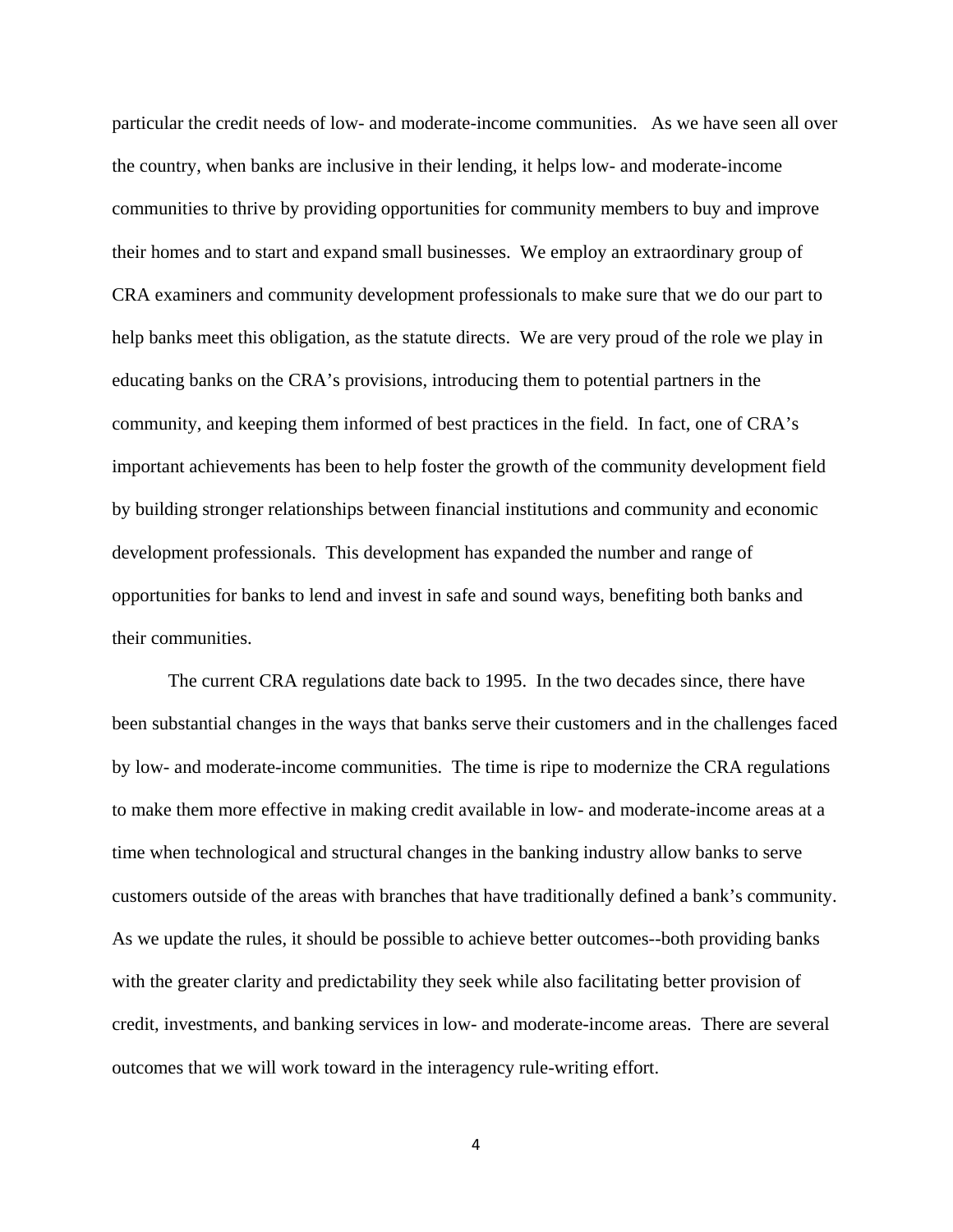First, we should seek to modernize the definition of assessment areas in such a way that the core focus remains the credit needs of local communities. The definition in the existing CRA regulation of a bank's assessment area--that is, the area in which we evaluate a bank's CRA performance--reflects a banking environment when interstate banking was not yet allowed, and physical branches were necessary to serve the deposit and lending needs of bank customers. Technological advances and changing consumer preferences have made it possible for banks to serve customers far outside of their physical branches--for example, online and on mobile devices. Clearly, it is time to find a way to expand the area in which the agencies evaluate a bank's CRA activities. At the same time, it is important to retain a focus on place--and in particular the credit needs of local communities. We are confident that there are ways to expand the area where we evaluate a bank's CRA performance without losing the regulation's focus on the unique role banks play in meeting local credit needs and providing services that are only possible by using branches. Treasury's recommendation that the agencies revisit the regulations to allow CRA consideration for a bank's activities in its assessment area, as currently delineated around branches and deposit-taking automated teller machines, as well as in low- and moderateincome areas outside that branch footprint, is a reasonable place to start our interagency discussions.

Second, banks should be encouraged to seek opportunities in areas that are underserved. Currently, a bank's performance in its major markets is evaluated most closely and weighs most heavily in its CRA rating. This emphasis has resulted in what banks and community organizations refer to as credit "hot spots" where there is a high density of banks relative to investment opportunities. Meanwhile, other areas have a difficult time attracting capital because they are not in a bank's major market, if they are served by a bank at all. Key priorities in any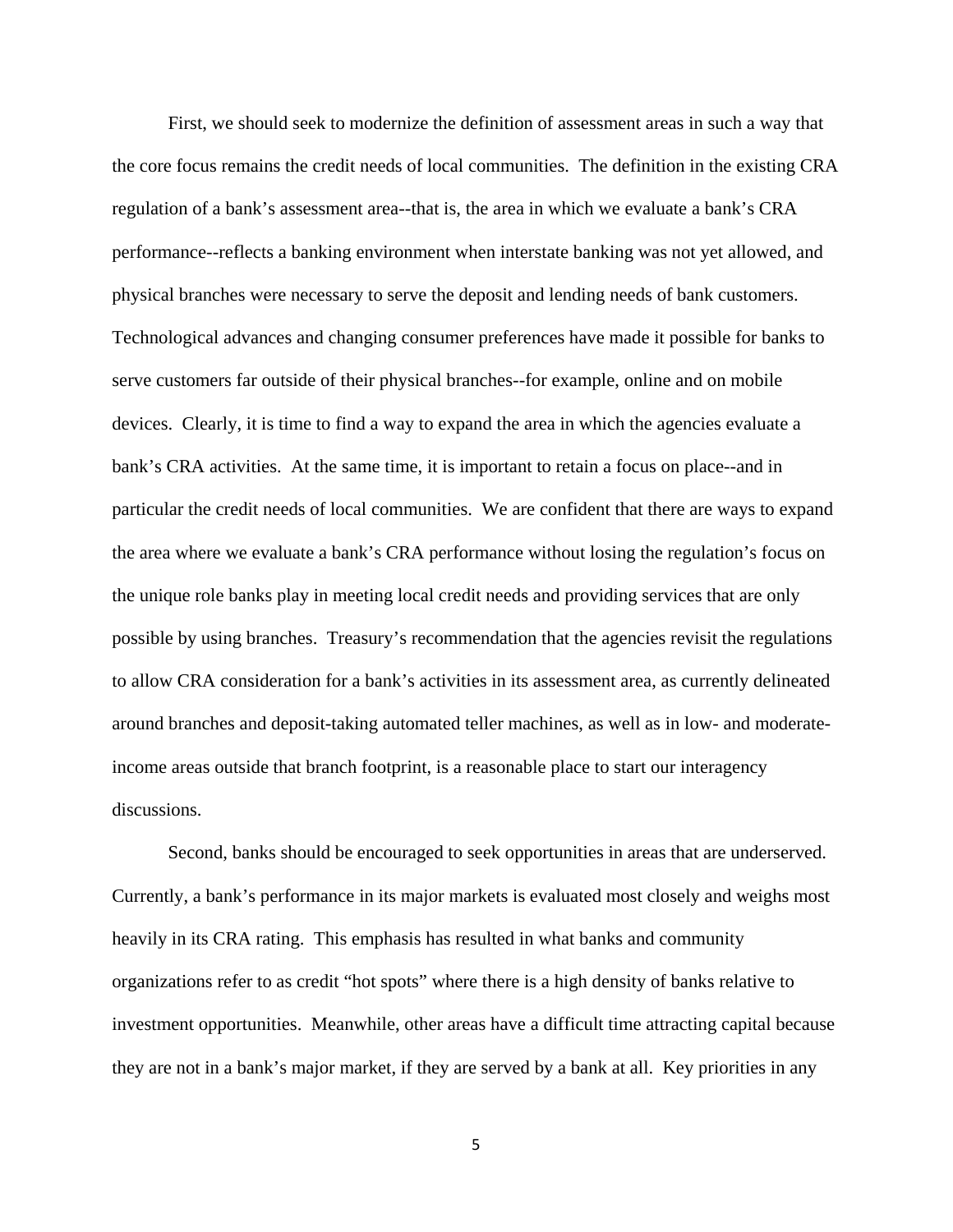new set of regulations are to eliminate such market distortions and to avoid creating new ones. No matter how we define a bank's assessment area in the future, new regulations need to be designed and implemented in a way that encourages banks to spread their community investment activities across the areas they serve.

Third, revised regulations should be tailored, recognizing that banks vary widely in size and business strategy and serve communities with widely varying needs. Banks seek clearer, simpler rules that result in more CRA activity with less burden. We believe this can be done while retaining the flexibility to evaluate a bank's CRA performance in light of its size, business strategy, capacity, and constraints as well as its community's demographics, economic conditions, and credit needs and opportunities. We should not adopt a set of evaluation criteria that would be appropriate for large banks and assume that smaller community banks would be able to meet them without substantial additional burden. We should also be sensitive to the ways in which a bank's business strategy, no matter its size, influences the types of activities it undertakes to meet its CRA obligations. Regulatory revisions that do not contemplate evaluating CRA performance in context risk undermining CRA's greatest attribute--its recognition that banks are uniquely situated to be responsive to the most impactful community and economic development needs in communities.

Fourth, we should seek greater consistency in examinations and ratings across the agencies as well as within each agency. Clarity about the activities that qualify for CRA consideration, the area in which those activities will be considered, and the type of demographic and economic information examiners evaluate will go a long way toward promoting consistency. In addition to regulatory revisions, however, the agencies can promote consistency in other, nonregulatory ways. For example, we can improve the way in which examiners present their